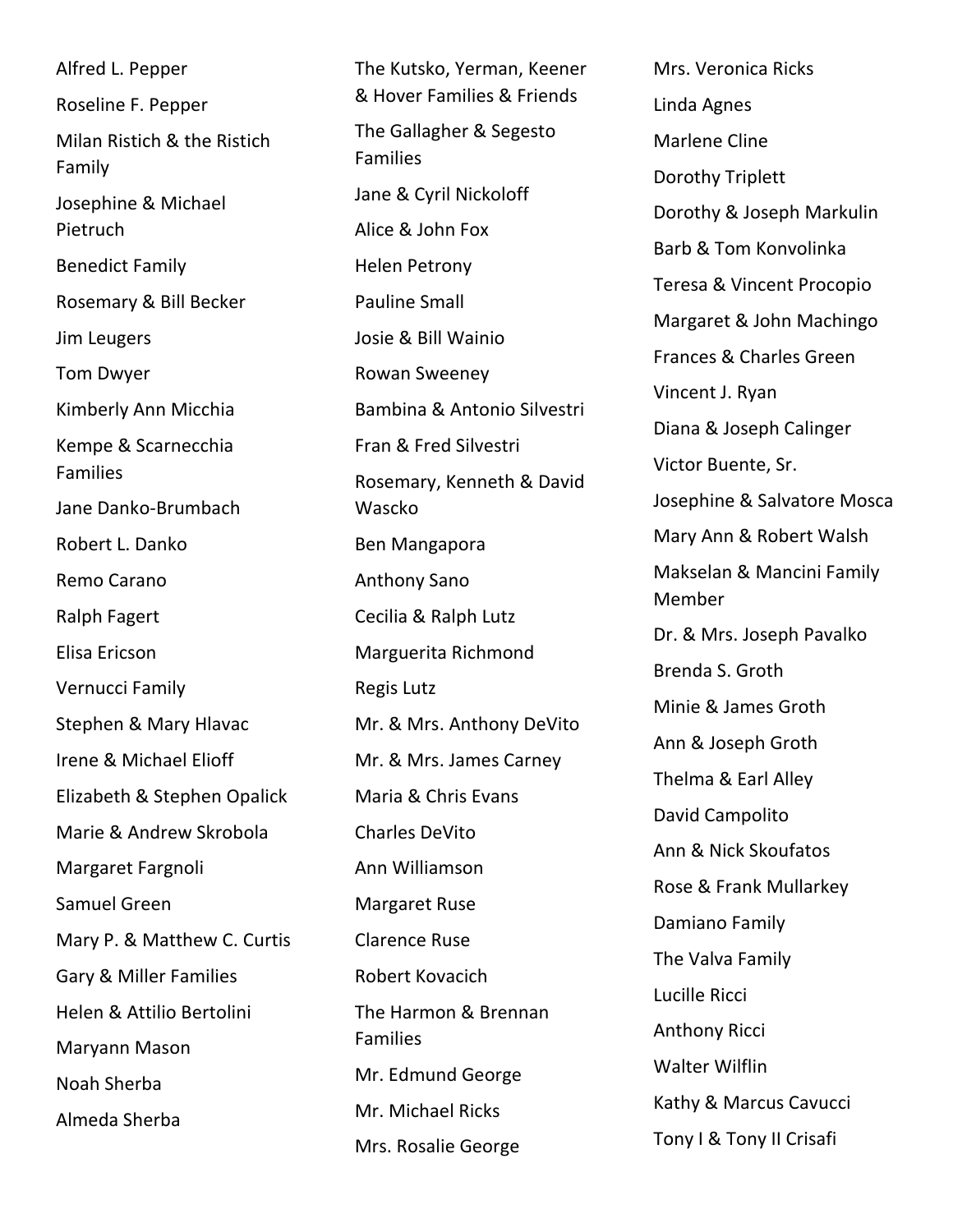Bill Arnold Cheryll Arnold Francis Murphy James Kane Family Robert Palma Family The McNally & Cornelius Families The Campana & Walsh Families Virgil Sammarco Edward L. Sammarco Stephen Grogley The Slanina, Bova & Dietz Families Julie Fergus Kraus Robert Fergus, Sr. Michael Stefko Sonya Erdell Ed Ross Dorothy & Anthony Mueller Jim Gordon Betty & Joseph BIndas Rose & Paul Ridarsky Frank Donadee Carl Ohlin Helen & Charles Laska Mr. & Mrs. George Popa Mrs. & Mrs. John A. Schuld George Weamer Donald Hamberg Leonard S. Grinstead

Debbie & Mike Sulenski's Family & Friends The DeNiro & Bernard Families The Sandor Family Elizabeth & Joseph Sebest Joseph Sebest, Jr. Blanche & John Vanca Elise The Rosian & Kruk Families David Campolito Francis & Jane Less Families John Camuso Helen Camuso John Michael Camuso The Mikes & Tadej Families Thomas E. Mosure Nancy Brunner Frank & Mary Deley Domenic Belfiore Rose & Edward Puhalla Mary & Anthony Barbero Grace & Braxton Clark Amedia Chioviloli Carmela Chiovilli Emilio & Josephine Colalillo John T. Tomko Ann & Mike Matasic Flo & Frank Beauthier Helen & Bill Stout Don & Jean Rice

Sally & Jim Onyan Marilou Carson Ethan, Elizabeth & Abby Tomory The Formichelli Family Darrin Barnett Karl Reichart John Brunyasky The Gutierrez Family The Mancini Family Georgei Turek & Family The Opritza Family Mary C. LaGuardia Inhouse The Inhouse Family Hleuka Family Donald Layfield Frances & Joseph Liddy Keith, Paul & Wendy Liddy Kenneth Johnson, Sr. Don Lewis, Sr. Tannie Hughes Charles Myers Irene Petro John & Julia Tobin Frederick Stone Bill & Hele Wingard Larry & Flo Rizer Larry J. Rizer, Jr. Barbara McClay Shaffer Clyde, Sundale & Rob Ciazza William & Lauralee Millich